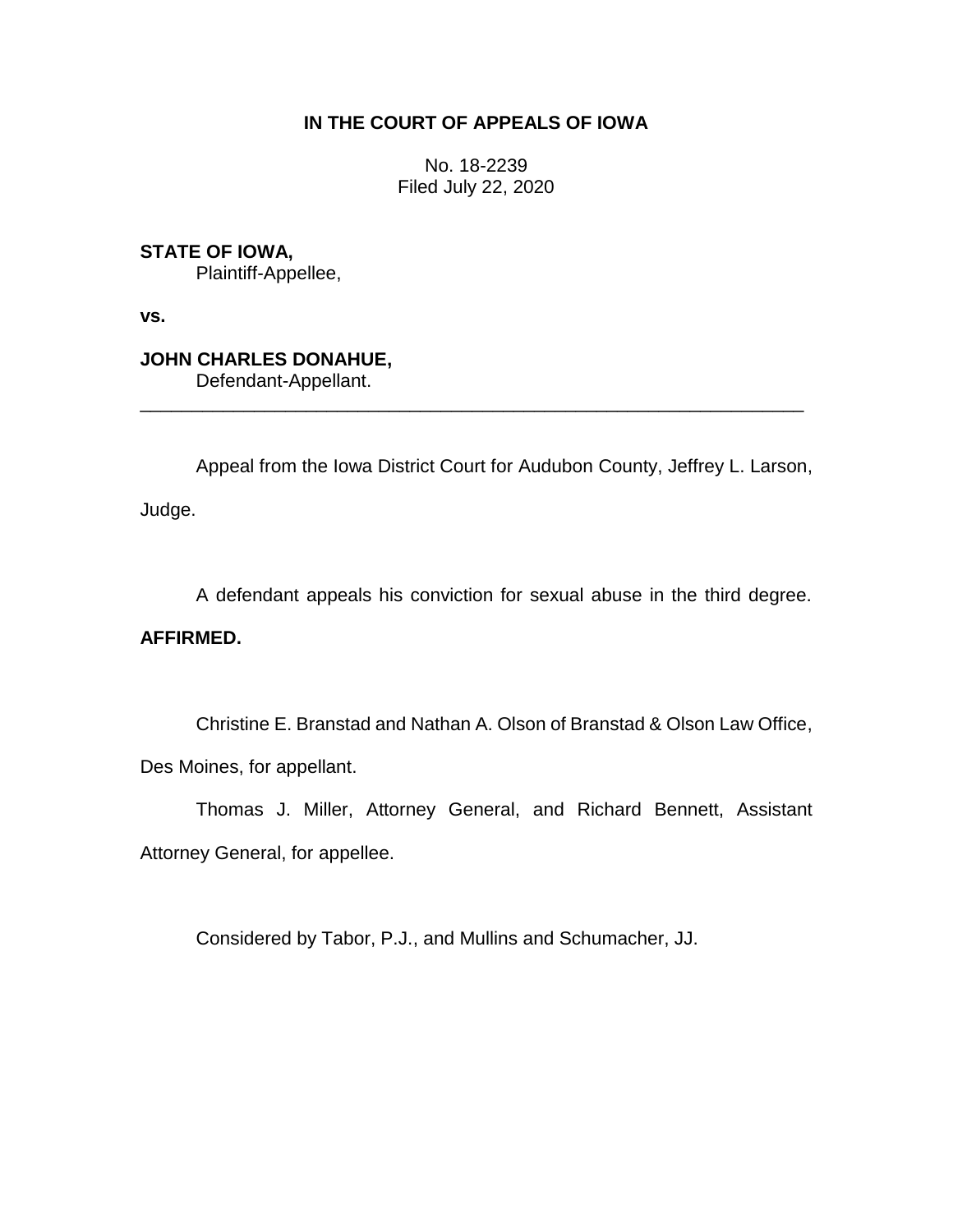## **SCHUMACHER, Judge.**

Defendant John Donahue appeals his conviction for sexual abuse in the third degree. He assigns error to the trial court's ruling prohibiting crossexamination of the victim on a separate allegation of sexual abuse by the defendant and the submission of an allegedly flawed instruction to the jury. He further asserts the evidence was insufficient to support his conviction. We affirm the court's ruling that the rape shield law prohibited the expanded crossexamination and we reject the defendant's jury-instruction argument as unpreserved. We also disagree that the evidence was insufficient and therefore affirm the conviction.

### **Factual Background**

 $\overline{a}$ 

Following verbal and physical abuse by her mother, minor child T.G. moved in with her father and his future wife Kimberly in Audubon, Iowa, on July 31, 2014.<sup>1</sup> Kimberly's grandfather John Donahue owned the home and lived approximately two blocks away. T.G. would on occasion walk from her home to Donahue's home to bake with Donahue's wife or receive homework help.

On one such occasion between July 31, 2014, and August 26, 2016, T.G. was at the Donahues' house with one of her younger stepsiblings. T.G. was sitting on the couch watching TV and taking turns playing on a tablet computer with her stepsibling, who was seated on the floor nearby. While the defendant was initially seated in a chair, he moved to the couch, sat next to T.G., and put his hand into her underwear, digitally penetrating her vagina.

<sup>&</sup>lt;sup>1</sup> T.G.'s father and Kimberly married in late summer 2018, shortly before the October 2018 trial.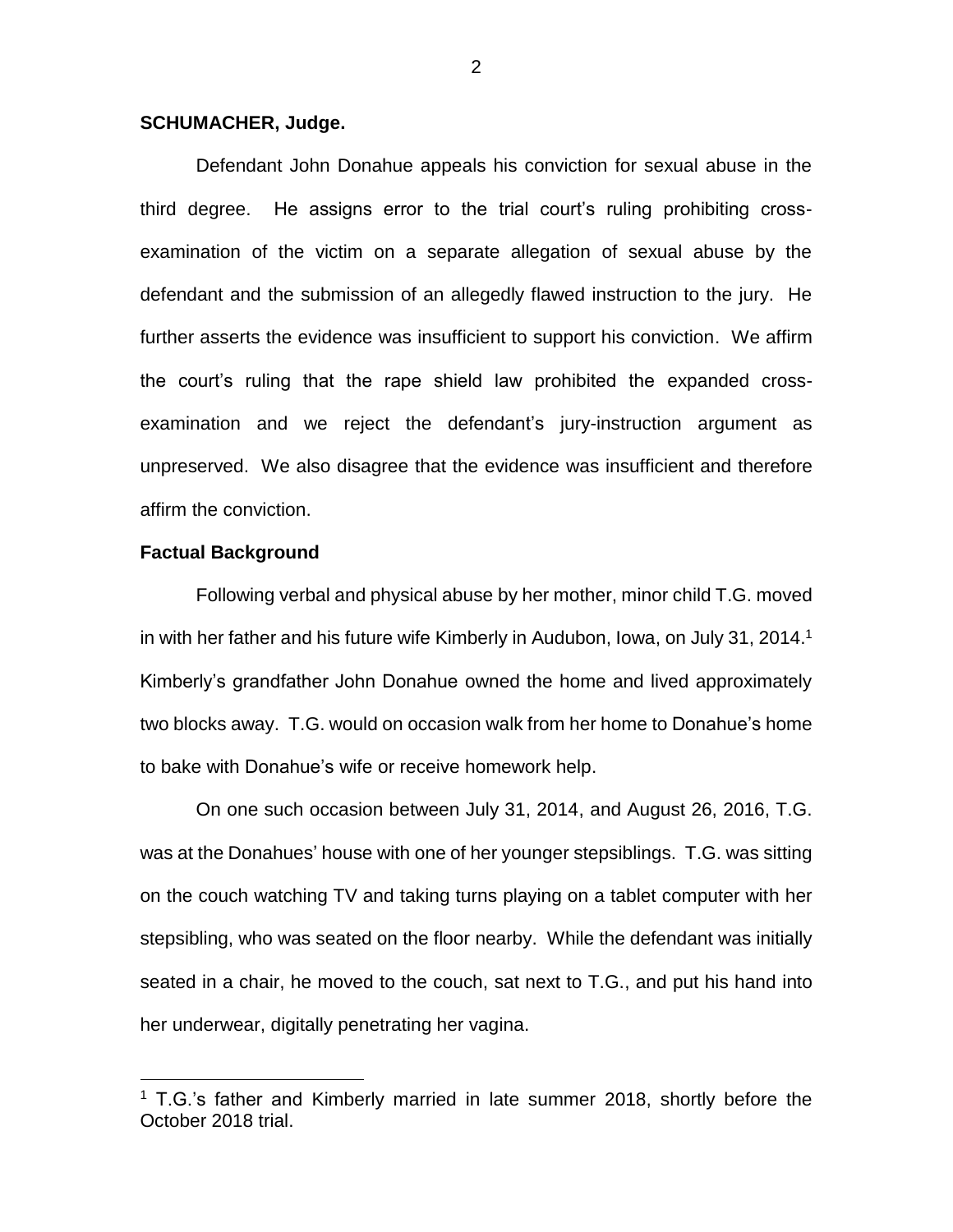T.G. did not report the offense until she participated in a forensic interview conducted because of an unrelated incident involving another sibling. During the interview, T.G. described more than one instance of sexual abuse by the defendant, including an incident that occurred in Carroll, Iowa.

A criminal complaint was filed on April 26, 2017, charging Donahue with sexual abuse in the third degree for the incident that occurred at his home in Audubon. The trial began on June 26, 2018. Relevant to this appeal, both parties filed a motion in limine prior to the trial. The defendant's motion included the request "[t]hat the jury not be told at any time by the State or the State's witnesses about any alleged prior bad acts by the Defendant." Additionally, defense counsel indicated at the June trial that it did not intend to explore T.G.'s Carroll allegation. The June trial resulted in a deadlocked jury. A second trial was scheduled for October 2018. At the second trial, the court granted the parties' motions in limine from the first trial in full. The defendant was convicted of one count of sexual abuse in the third degree, pursuant to Iowa Code section 709.4(1)(a) (2017). The defendant now appeals.

#### **Standard of Review**

We review trial court rulings on admissibility of evidence under Iowa Rule of Evidence 5.412 for abuse of discretion. *State v. Alberts*, 722 N.W.2d 402, 407 (Iowa 2006). We review challenges to jury instructions and claims of insufficient evidence for correction of errors at law. *State v. Benson*, 919 N.W.2d 237, 241– 42 (Iowa 2018) (insufficient evidence); *State v. Hanes*, 790 N.W.2d 545, 548 (Iowa 2010) (jury instructions).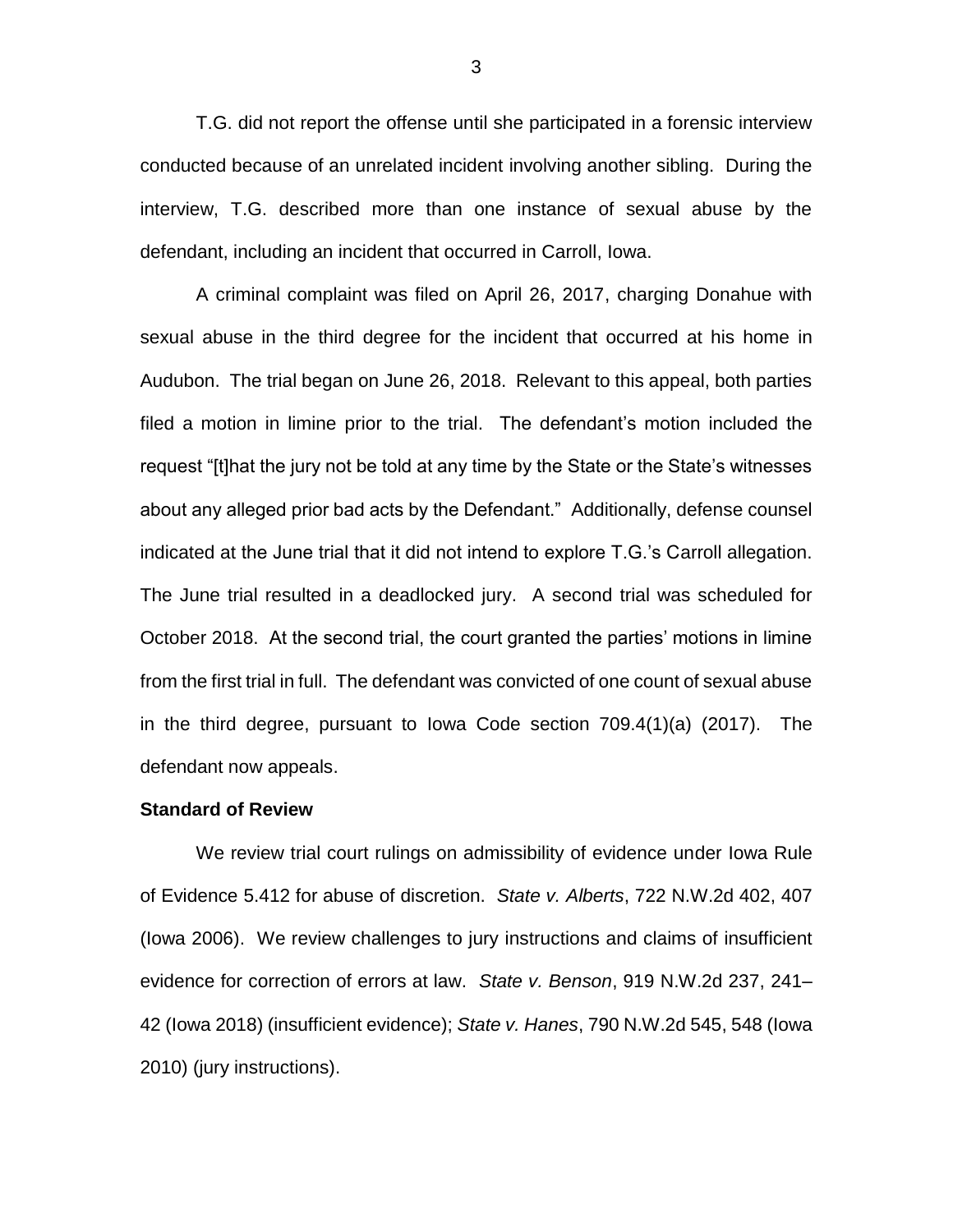## **Discussion**

On appeal, the defendant argues the district court abused its discretion by precluding trial counsel from cross-examining T.G. on an alleged sexual act occurring in Carroll and erred by allowing a jury instruction, which may have implied that multiple sexual acts occurred. He also argues the evidence was insufficient to support the verdict.

# **I. Prohibited cross examination on the Carroll incident**

Defense counsel was prohibited from cross-examining T.G. related to her allegation that defendant abused her in Carroll. The State declined to charge Donahue in relation to the Carroll allegation. The trial court ruled the topic was barred by both Iowa's rape shield law and the motion in limine, which prevented inquiry into Donahue's prior bad acts. We conclude the trial court properly applied the rape shield law and find no abuse of discretion.

At the first trial, the parties agreed not to inquire into T.G.'s allegation of abuse arising from an incident in Carroll. Furthermore, the defendant's motion in limine requested, "[t]hat the jury not be told at any time by the State or the State's witnesses about any alleged prior bad acts by the Defendant." This portion of the defendant's motion in limine was granted at both trials.

By the time of the second trial, the parties had not affirmatively agreed to extend their agreement to refrain from discussing the Carroll incident from the first trial to the second. During the second trial, the State asked T.G., "[D]id it happened [sic] more than one time?" T.G. responded, "Yes." On cross-examination, defense counsel then attempted to probe the Carroll allegation: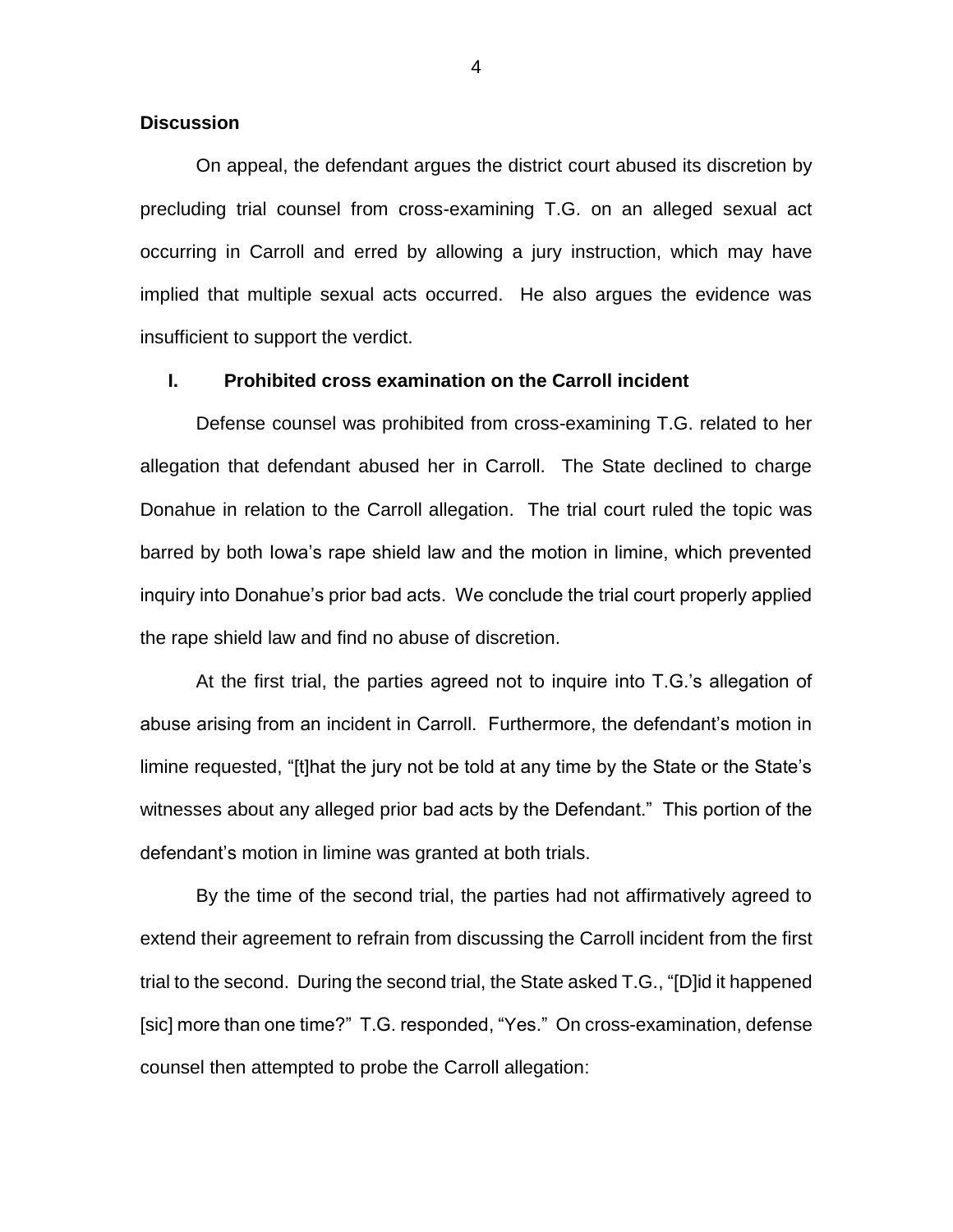[T.G.], you mentioned to the state and then to me about how you communicated this—the story in the deposition of the 27th of . . . 2017 in November, and I read to you bits and pieces of that deposition to refresh your memory. You also—in that same deposition, do you recall discussing another incident that happened in Carroll, Iowa?

T.G. responded "yes" and the State objected, invoking the parties' prior agreement, the motion in limine and the rape shield law.

At a bench conference, defense counsel indicated an intent to ask T.G. in detail if defendant's abuse occurred in Carroll as well as in Audubon. Defense counsel argued the agreement not to discuss the Carroll allegation lapsed after the first trial and said the State had opened the door by eliciting from T.G. that the defendant's abuse had occurred multiple times. Without a detailed explanation, defense counsel said, "[I]t's our position that the Rape Shield Law is not applicable."

The State acknowledged the Carroll incident involved the defendant but argued it was irrelevant because it did not pertain to the charge at issue at trial. The State asked the court to bar defense counsel's inquiry into the Carroll allegation because of Iowa's rape shield law, the motion in limine, and the parties' agreement at the first trial, which defense counsel argued no longer applied. The court barred inquiry into the Carroll allegation, ruling that defense counsel could not explore the Carroll allegation on cross-examination because the motion in limine prohibited inquiries into the defendant's prior bad acts and because Iowa's rape shield law prohibited the introduction of evidence of T.G.'s other sexual behavior. Donahue argues this ruling was an abuse of the court's discretion and a violation of his constitutional right to confront witnesses, arguing specifically that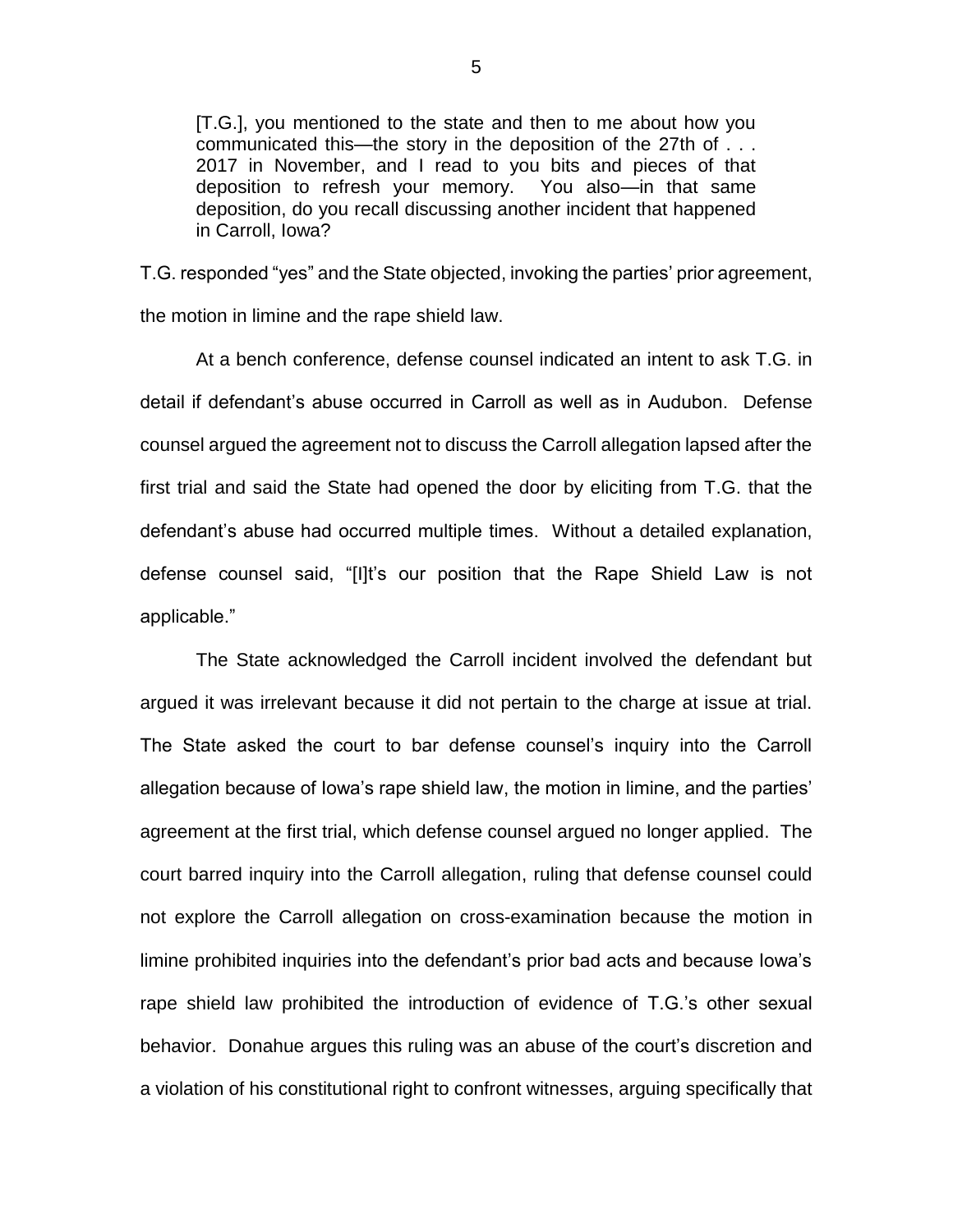he should have been able to introduce the evidence of his own prior bad acts. We reject both defense arguments.

A court abuses its discretion when it "exercises its discretion on grounds or for reasons clearly untenable or to an extent clearly unreasonable." *State v. Mitchell*, 568 N.W.2d 492, 497 (Iowa 1997). We find no abuse of discretion here.

The trial court's application of rule 5.412 was sound. "Rape shield laws like Iowa's rule [5.]412 were enacted to (1) protect the privacy of victims, (2) encourage reporting, and (3) prevent time-consuming and distracting inquiry into collateral matters." *Id.* These goals are evident in the rule's text, which prohibits undue inquiry into a victim's sexual behavior. *Id.* As relevant here, rule 5.412 provides:

a. *Prohibited uses.* The following evidence is not admissible in a criminal proceeding involving alleged sexual abuse:

. . . .

(2) Evidence of a victim's other sexual behavior other than reputation or opinion evidence.

The State did not charge any allegations other than the Audubon allegation. The Carroll allegation was thus "other sexual behavior" and was not reputation or opinion evidence, making rule 5.412 applicable. The court was correct in its application of the rule.

While the State asked T.G. whether the abuse occurred more than once, this one question was neither specific enough nor weighty enough to overcome the important protections afforded by the rape shield law. Such an inquiry would have been precisely the type of "time-consuming and distracting inquiry into collateral matters" rule 5.412 prevents. *Mitchell*, 568 N.W.2d at 497.

Moreover, the district court's application of the rule in this case served to protect T.G.'s privacy with regard to uncharged offenses. *See id.* It also served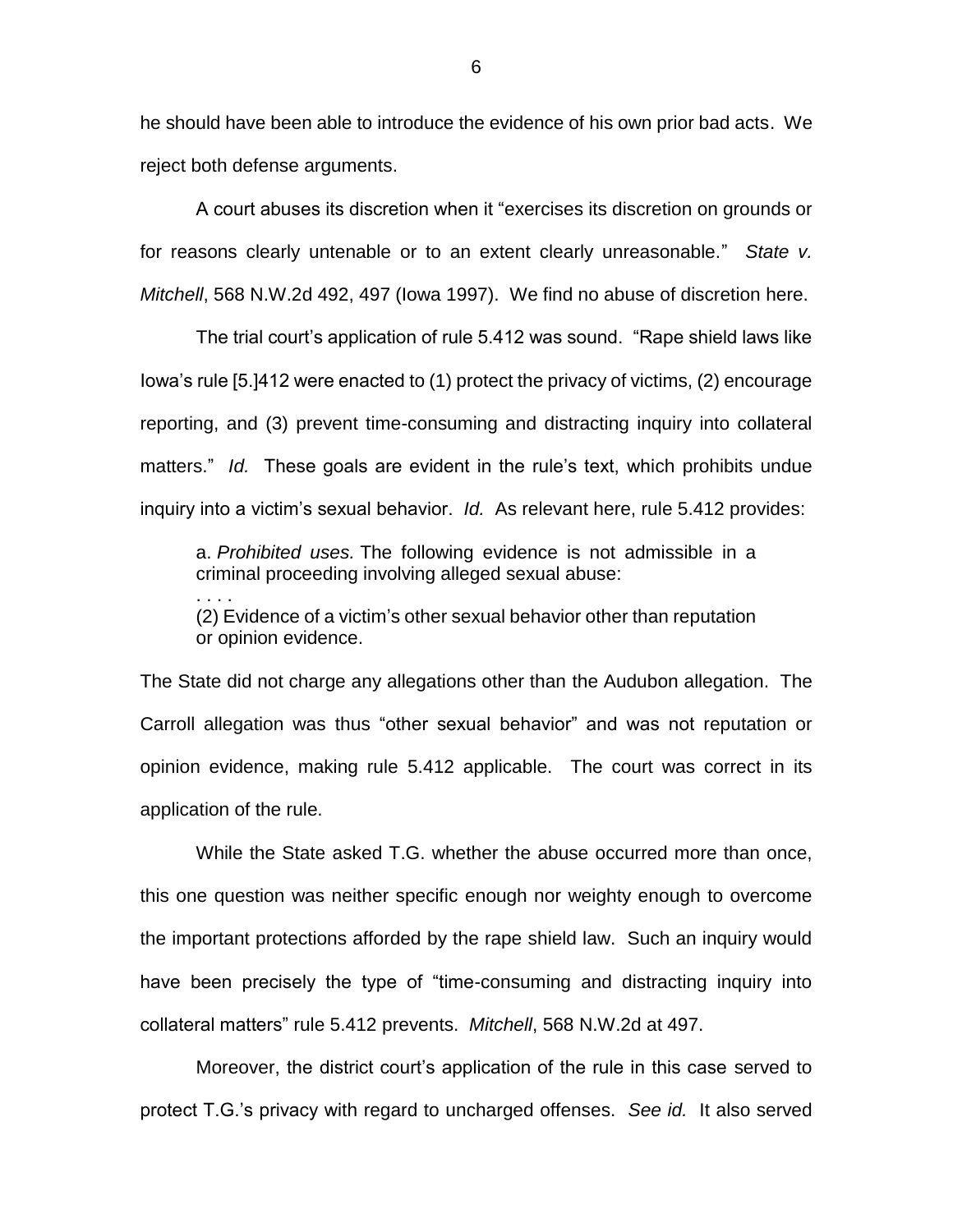the broader goal of encouraging the reporting of sexual offenses by protecting a complaining witness from expansive questioning into traumatic conduct not relevant to the charges brought at trial. *See id.* Importantly, the trial court was in the best position to decide whether the State had opened the door to the testimony, and it concluded the State did not. The trial court said, "[T]here was no implication to me that there was reference to anything that happened . . . between [T.G.] and defendant at any place other than the Audubon house." Given the direct application of the rape shield law, we disagree the ruling was an abuse of discretion, and we think the court's refusal to allow the evidence was sound.

Defendant additionally argues that rule 5.412 does not prohibit questioning into the Carroll incident because the allegation amounts to a false allegation. A serious question exists as to whether this argument was preserved. Even if preserved, the defendant wholly failed to comply with the necessary procedures to show the Carroll allegation was false. Claims of sexual conduct or misconduct by the complaining witness must be shown to be false before they become admissible at trial. *State v. Alberts*, 722 N.W.2d 402, 409 (Iowa 2006). A criminal defendant wishing to admit evidence of a complaining witness's false allegation "must first make a threshold showing to the trial judge outside the presence of the jury that (1) the complaining witness made the statements and (2) the statements are false, based on a preponderance of the evidence." *Id.* Defense counsel made no such showing to the trial judge regarding the Carroll incident, and therefore, pursuant to *Alberts*, the rape-shield law's exception for false allegations cannot apply. 722 N.W.2d at 409. Pursuant to rule 5.412(c)(1)(A), the proponent of such evidence must file a motion at least fourteen days before trial and file with the motion an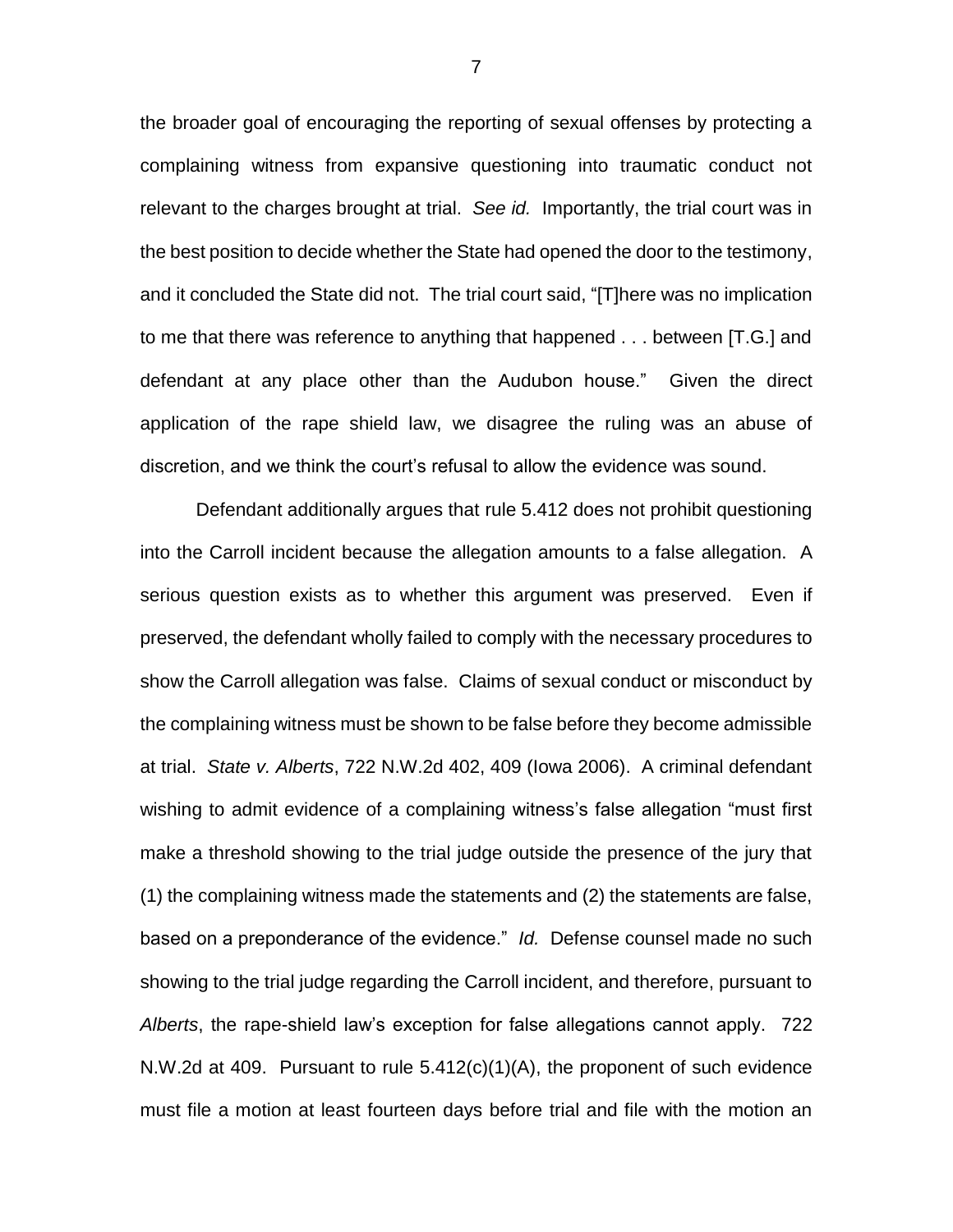offer of proof that specifically describes the evidence and states the purpose for which the evidence is to be offered. This was not completed in the instant case.

Donahue asserts his noncompliance with the notice requirements under rule 5.412(c) is excused because "the evidence relates to an issue that has newly arisen in the case" and the court heard argument addressing the issue outside the presence of the jury. *See* Iowa R. Evid. 5.412(c)(1)(A). The appellant's brief merely asserts the allegation "was rendered impossible based on T.G.'s testimony during depositions," without specifying the nature of the impossibility. Because he has not made a showing or offer of proof that T.G.'s Carroll allegation is false, the defendant cannot invoke the rape shield law's exception for false allegations. Further, we disagree that the issue was newly raised, as the Carroll allegation was available to the defendant no later than November 2017 during the deposition of T.G.

Donahue further argues that an exception to the rape shield law applies because his constitutional right to confront witnesses was violated. Iowa R. Evid. 5.412(b)(1)(C). He cites *State v. Mitchell*, 568 N.W.2d 493, 499 (Iowa 1997) for this proposition, however we think this reliance misguided. As the court said in *Mitchell*, "No constitutional violation occurs in excluding evidence unless such evidence is relevant . . . . Moreover, even relevant evidence is not constitutionally required to be admitted if the prejudicial effect of the evidence outweighs the probative value." 568 N.W.2d at 499 (citation omitted); *see also* Iowa R. Evid. 5.401 ("Evidence is relevant if a. It has any tendency to make a fact more or less probable than it would be without the evidence; and b. The fact is of consequence in determining the action."). The *Mitchell* court rejected an argument that the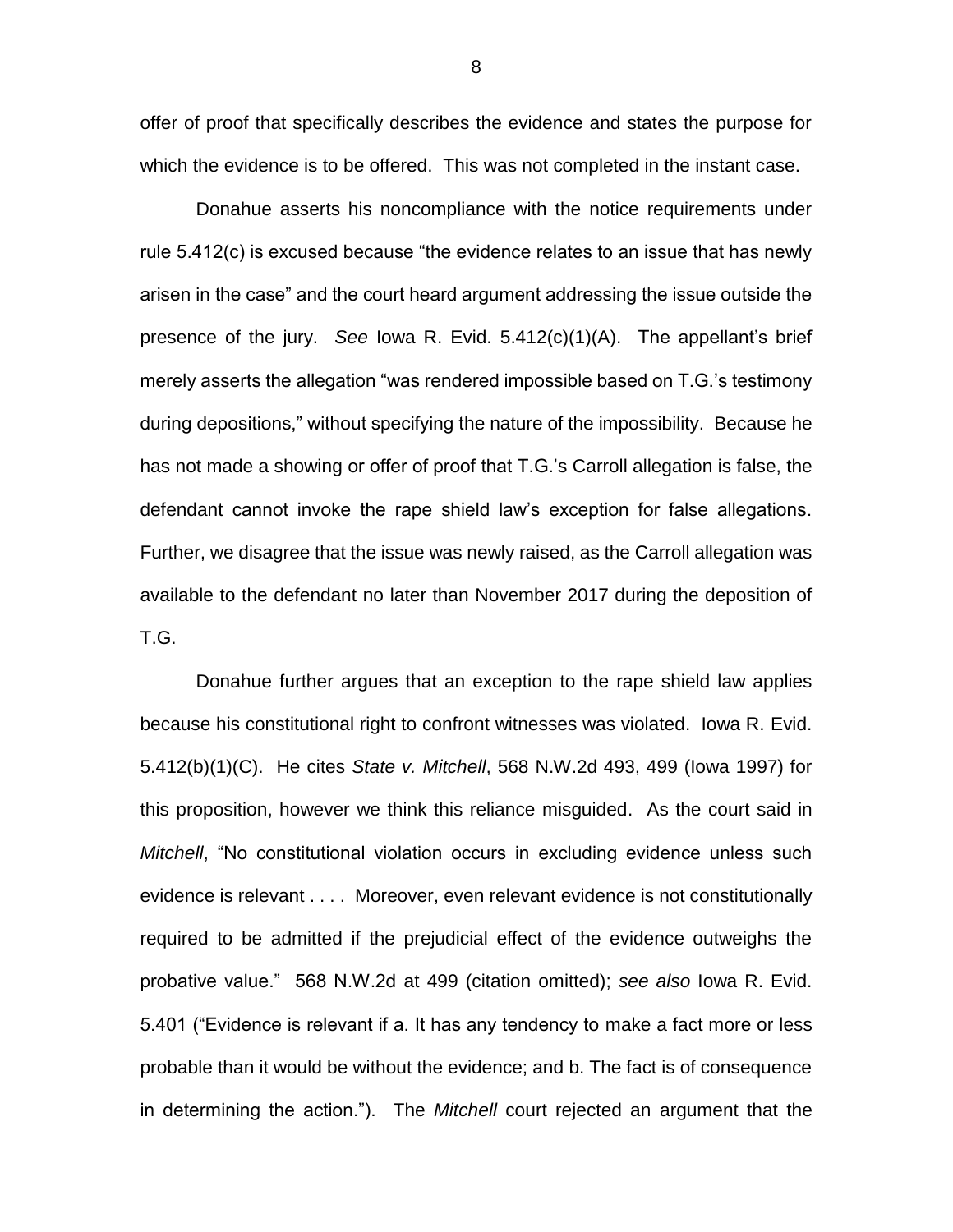exclusion of evidence covered by the rape shield law amounted to a constitutional harm, holding that evidence of a victim's history of having a sexually transmitted disease was more prejudicial than probative. *Mitchell*, 568 N.W.2d at 499. Similarly, in *State v. Knox*, 536 N.W.2d 735, 739 (Iowa 1995), the court held that evidence of a victim's sexually transmitted disease history was properly excluded because its limited probative force did not warrant the "inflammatory and prejudicial impacts upon the victim and the proceeding by its admission." While Donahue also bases his constitutional argument on *State v. Baker*, 679 N.W.2d 7, 12 (Iowa 2004), *Baker* is distinguishable since the victim in that case had falsely boasted of a previous sexual experience. No such allegation is made here.

We cannot see how defense counsel's inquiry into the Carroll incident was relevant to the Audubon allegation unless the Carroll incident was false, and defense counsel did not comply with the procedures pertinent to false allegations. Furthermore, the inflammatory and prejudicial impact of an inquiry into the Carroll incident would violate the goals of the rape shield law. *See Mitchell*, 568 N.W.2d at 499 (identifying harassment and humiliation of a complaining witness to be "inflammatory and prejudicial" within the meaning of a relevancy analysis).

The defendant also argues that the State does not have standing to exclude evidence proffered by the defendant of his own bad acts and that the State should be prohibited from objecting to this evidence since it initially resisted the defendant's motion in limine requesting exclusion of bad acts evidence. We reject these arguments. Although the State did argue evidence of the Carroll incident was admissible as propensity evidence under *State v. Spaulding*, 313 N.W.2d 878, 880 (Iowa 1981), that argument came in its resistance to the defendant's motion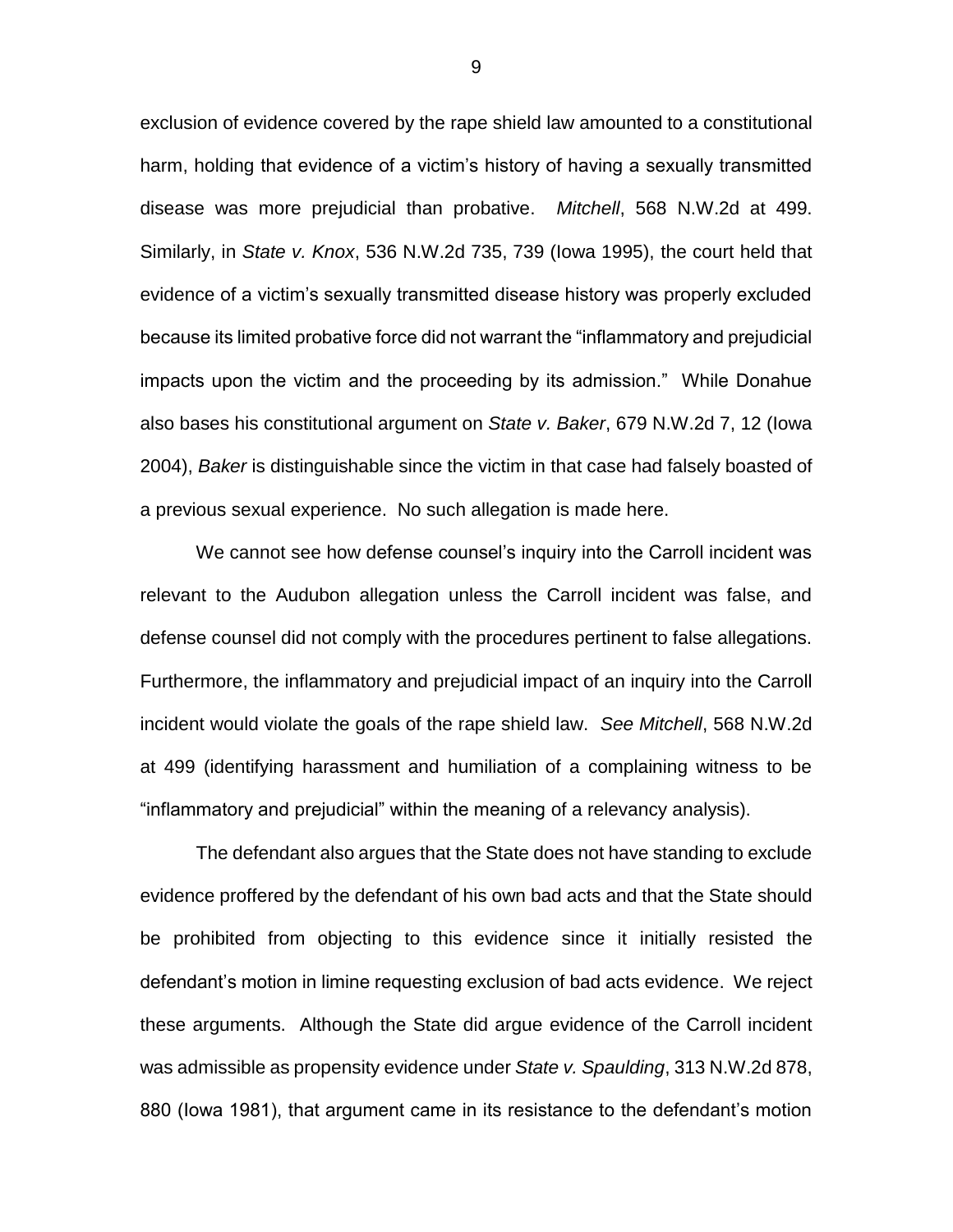in limine prior to the first trial and was superseded by both the parties' agreement

not to inquire into the Carroll incident and the ruling applying the rape shield law.

It was not an abuse of discretion to prohibit the introduction of the Carroll evidence

even though the State sought to introduce such evidence at an earlier point in the

case's history.

We approve of the district court's application of the rape shield law, and

therefore we find no abuse of discretion.

# **II. Jury instruction's alleged implication of multiple acts**

The Iowa Supreme Court has previously stated:

Error preservation is important for two reasons: (1) affording the district court an "opportunity to avoid or correct error"; and (2) providing the appellate court "with an adequate record in reviewing errors purportedly committed" by the district court. These principles of error preservation are based on fairness:

[I]t is fundamentally unfair to fault the trial court for failing to rule correctly on an issue it was never given the opportunity to consider. Furthermore, it is unfair to allow a party to choose to remain silent in the trial court in the face of error, taking a chance on a favorable outcome, and subsequently assert error on appeal if the outcome in the trial court is unfavorable.

*State v. Pickett*, 671 N.W.2d 866, 869 (Iowa 2003) (citation omitted) (quoting

*DeVoss v. State*, 648 N.W.2d 56, 60 (Iowa 2002)).

A party objecting to a jury instruction "must specify the subject and grounds

of objection." *State v. Maghee*, 573 N.W.2d 1, 8 (Iowa 1997).

A party's objection must be sufficiently specific to alert the district court to the basis for the complaint so that if there is an error the court can correct it before submitting the case to the jury. A party's general objection to an instruction preserves nothing for review. Additionally, a party is bound by the objection the party makes to the district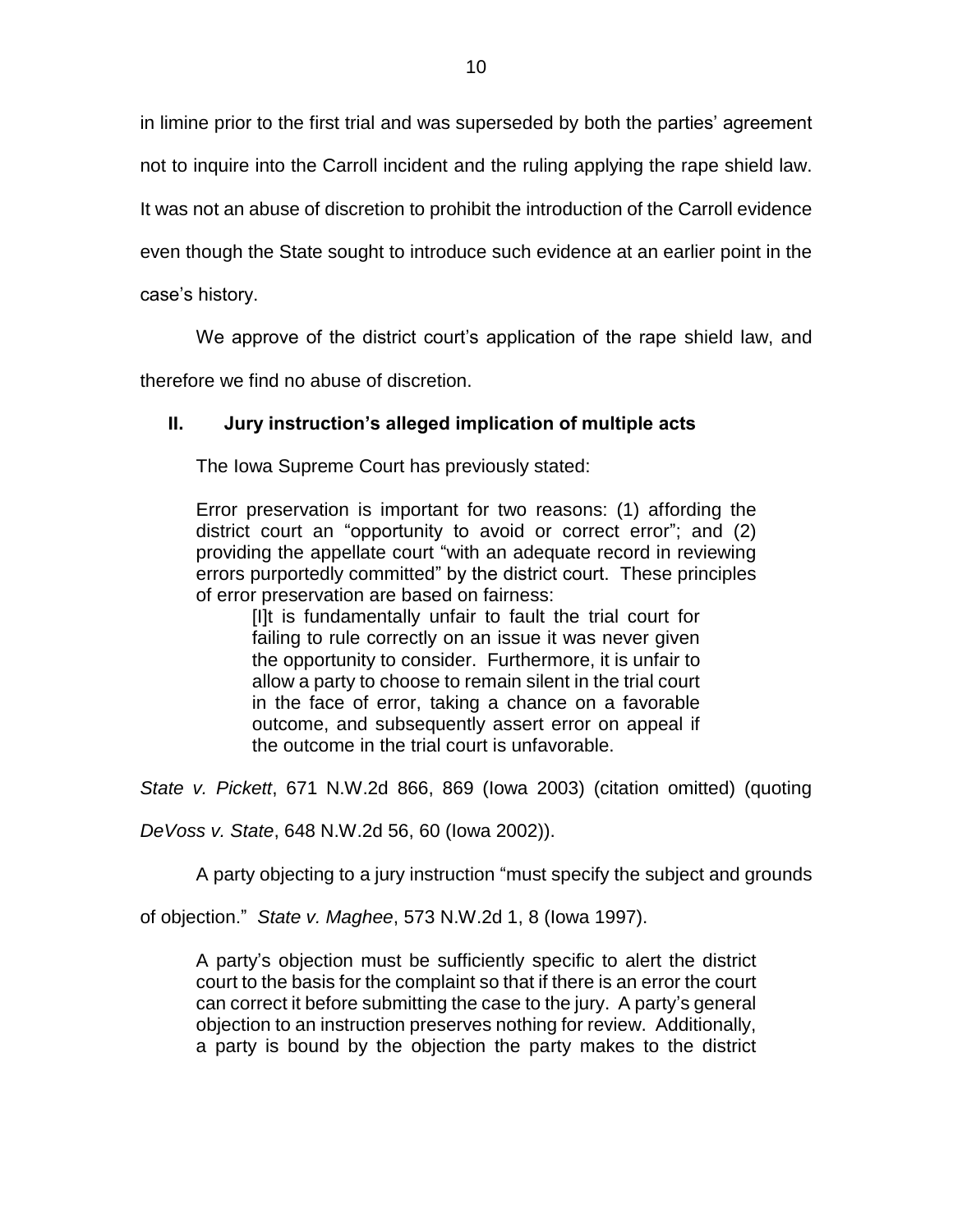court's instructions and may not amplify or change the objection on appeal.

*Id.* (citations omitted).

Donahue argues he was prejudiced by the submission of Instruction No. 20 to the jury. This instruction provided: "There is no requirement that the testimony of a victim of sexual offenses be corroborated, and her testimony standing alone, if believed beyond a reasonable doubt, is sufficient to sustain a verdict of guilty."

On appeal, Donahue takes issue with the plural word "offenses," which he argues implied to the jury that he had committed multiple offenses. Donahue's trial counsel objected to the instruction, although the objection did not raise the argument at issue on appeal:

> Your Honor, the defense has also had an opportunity to review the jury instructions and the verdict of the jury, and with—we would just make an exception to Instruction Number 20 that was added at the request of the State along with we would just request that the Court use the model jury instructions, including the model jury instructions for reasonable doubt. Thank you, Your Honor.

In overruling defense counsel's objection to the instruction, the court said:

"All right. With regard to the objection to Instruction Number 20, I'm going to leave Number 20 in there. I think based on the *State v. Barnhardt* case filed on May 16th of 2018, I'm going to find it's an appropriate and proper instruction."

We reject Donahue's argument because it was not considered below. The court considered only the legality of offering a non-corroboration jury instruction, not whether there was an implication of plural offenses taken. The trial court's reliance on *State v. Barnhardt*, No. 17-0496, 2018 WL 2230938 (Iowa Ct. App. May 16, 2018), makes this clear. In that case, the defendant was convicted of ten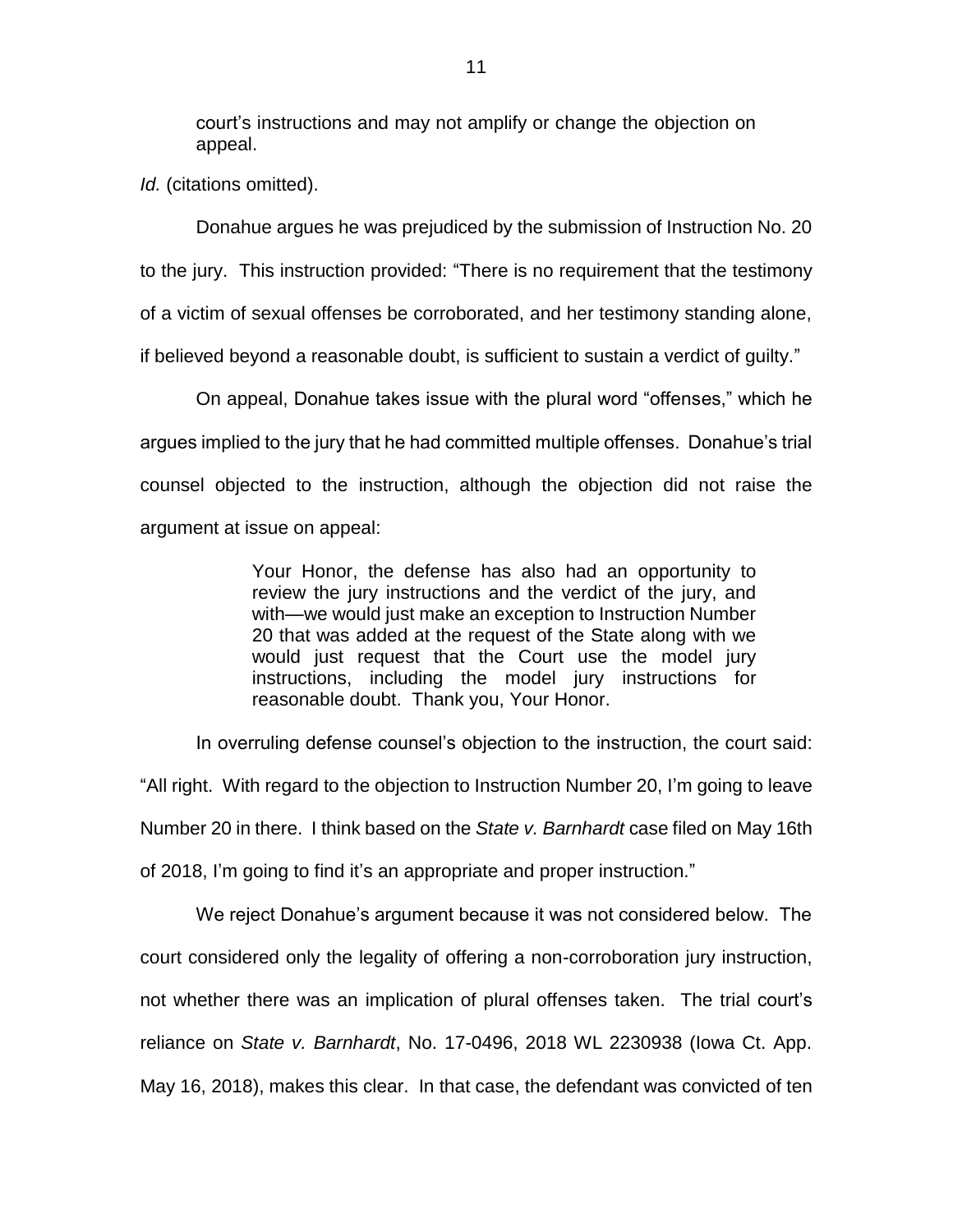counts of sexual abuse. *Id.* at \*1. We considered a jury instruction that read: "The law does not require that the testimony of the alleged victim be corroborated." *Id.*  at \*4. We determined the instruction did not misstate the law or impermissibly lower the State's burden. *Id.* However, we had no occasion in that case to consider the issue here presented because the *Barnhardt* defendant was convicted of ten counts of abuse, in contrast to Donahue's single conviction. *Id.* at \*1, \*4.

The trial court below cannot be said to have been alerted to the impliedpattern-of-conduct objection Donahue raises, as Donahue made no objection to the jury instruction's use of the plural phrase "sexual offenses." The issue is therefore waived, and we will not consider it. *Cf. State v. Morrison*, 368 N.W.2d 173, 175 (Iowa 1985) (finding an objection to the legality of a jury instruction waived on appeal because trial counsel's objection to the same jury instruction was limited to the instruction's wording, not its legality); *see also Meier v. Senecaut*, 641 N.W.2d 532, 537 (Iowa 2002) ("It is a fundamental doctrine of appellate review that issues must ordinarily be both raised and decided by the district court before we will decide them on appeal.").

### **III. Insufficiency of the Evidence**

Donahue argues there is insufficient evidence to support his conviction. We disagree. In our review of a challenge to the sufficiency of evidence, our goal "is to determine whether the evidence could convince a rational trier of fact that the defendant is guilty of the crime charged beyond a reasonable doubt." *State v. Canal*, 773 N.W.2d 528, 530 (Iowa 2009). We view the evidence "in the light most favorable to the State." *Id.* Upon our review, we find sufficient evidence to support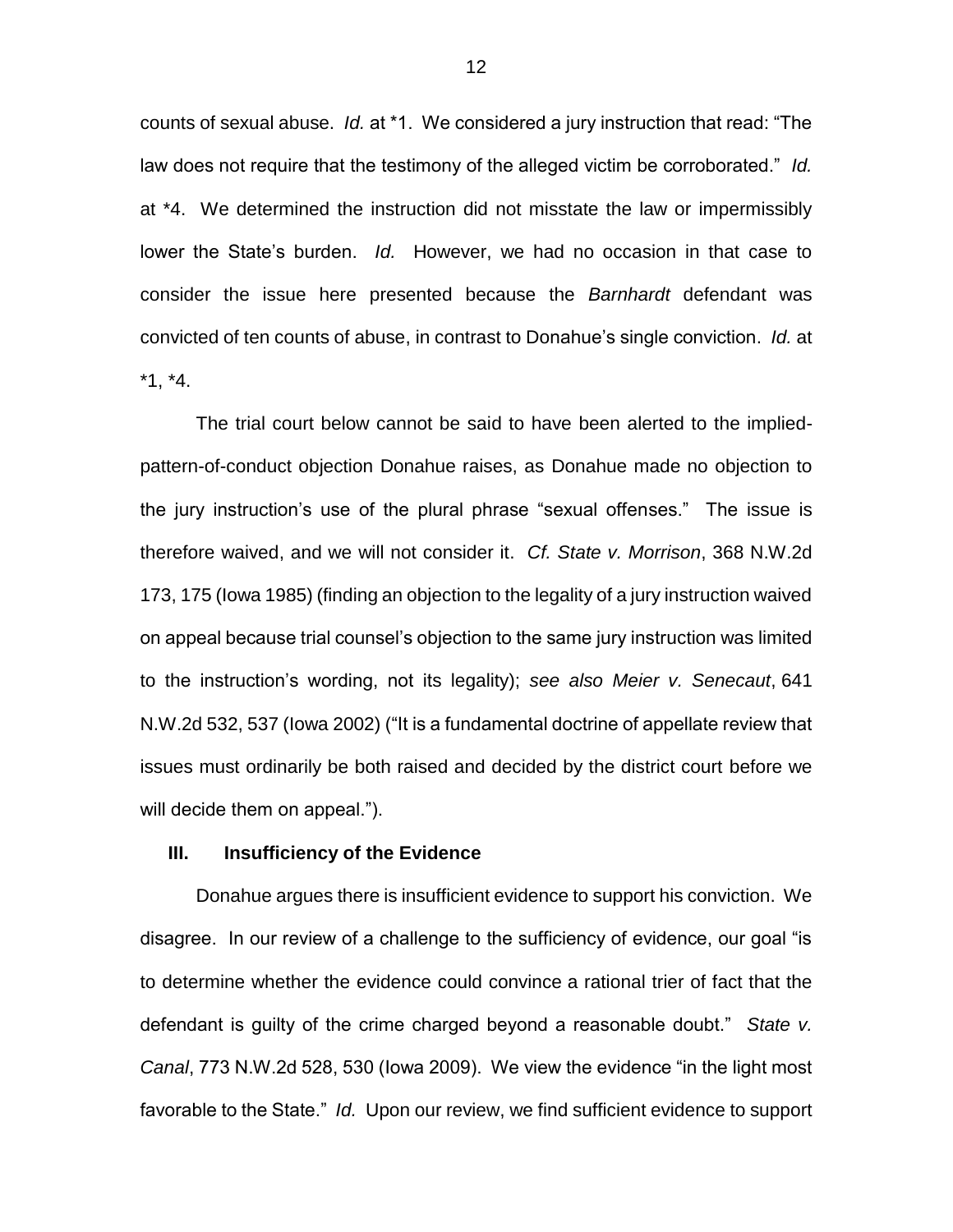both of the elements of sexual abuse in the third degree under Iowa Code section 709.4(1)(a).

Donahue first argues there is insufficient evidence to prove a sex act occurred. He notes "[t]here was never a date or even definitive year of the allegation presented." The statute does not require proof of a specific date and Donahue cites no authority for that requirement. *See* Iowa Code § 709.4. Donahue further argues, "there was no physical evidence" of a sex act. However, physical evidence is not required; a victim's testimony can be "by itself sufficient to constitute substantial evidence of defendant's guilt." *State v. Hildreth*, 582 N.W.2d 167, 170 (Iowa 1998).

Donahue points out that T.G. made a comment inconsistent with her allegation of Donahue's guilt when she said to a police officer that no one ever made her feel uncomfortable while she was in Audubon. The reason for this comment was explored at trial, where T.G. explained that she refrained from accusing Donahue in front of Officer Gust "[b]ecause [Kimberly] was sitting right there." T.G. explained that Kimberly's presence prevented her from accusing Donahue because Donahue is Kimberly's grandfather. In other words, she was hesitant to tell a police officer of the defendant's wrongdoing because the defendant was her stepmother's grandfather and her stepmother was "right there." The jury was able to weigh and consider T.G.'s explanation for refraining from accusing Donahue in front of Kimberly. We find T.G.'s otherwise consistent accusations sufficient to convince a rational trier of fact that Donahue performed a sex act.